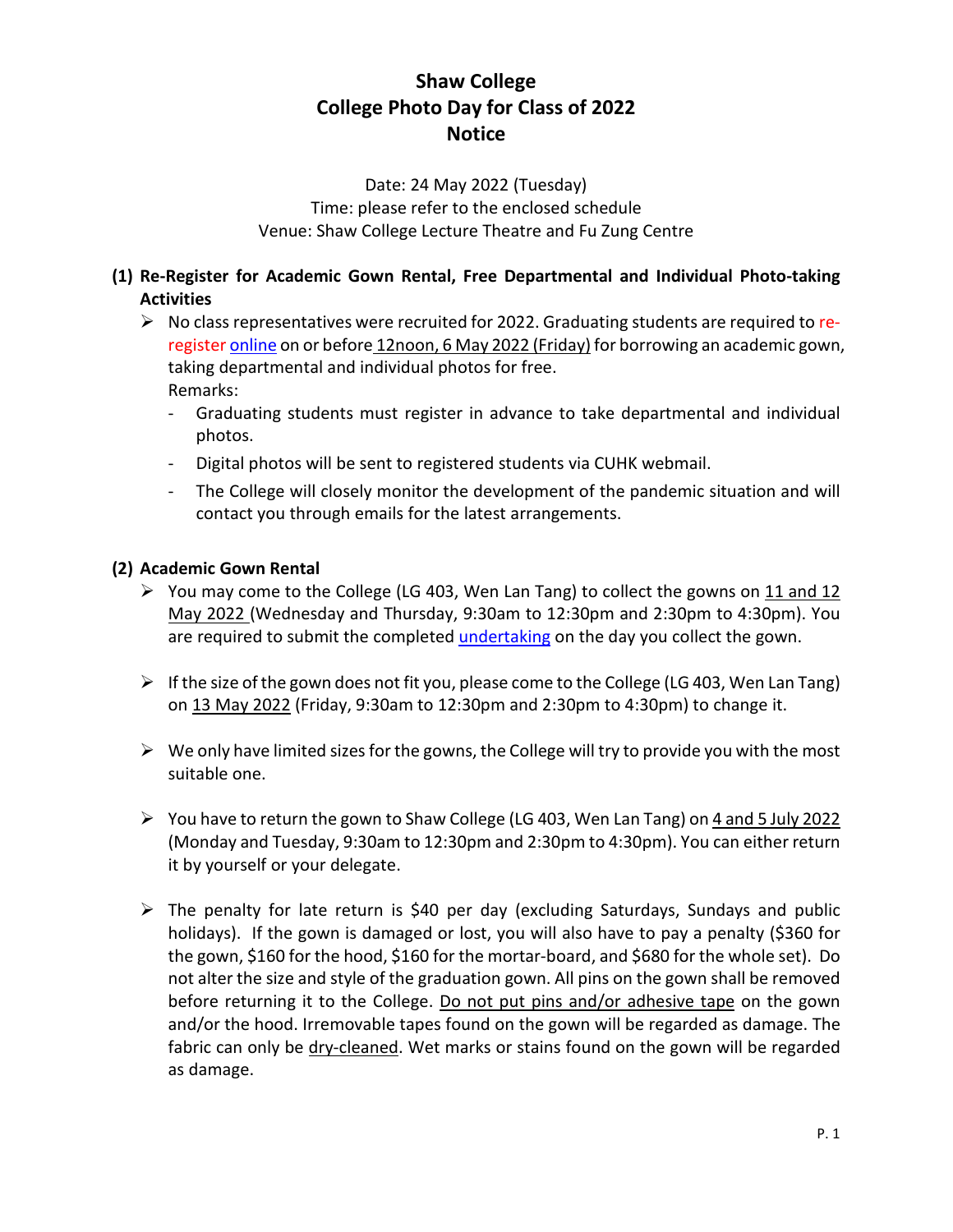- $\triangleright$  Students who are not going to graduate in the current year cannot borrow academic gowns from College office.
- $\triangleright$  If you wish to have a tailor-made gown or you wish to buy a new one, you may contact Ah Yau Tailor (Room 602, Conwell House, 34-38 Stanley Street, Central; Tel: 2522 9823) or Victoria Uniform (Room 801-803, 8/F, Kai Wong Commercial Bldg, 222 Queen's Road, Central; Tel: 2815 2983).

### **(3) Free Departmental and Individual Photo-taking Activities**

- $\triangleright$  Please invite your teachers to take the departmental photo. (Schedule of Departmental [Photo-taking\)](https://www.shaw.cuhk.edu.hk/sites/default/files/share/files/college_life/graduation-activities/Schedule_department_E.pdf)
- $\triangleright$  Please arrive at the Lecture Theatre 10 minutes before the departmental photo-taking session starts.
- $\triangleright$  The College will arrange FREE individual photo-taking service for registered students. Please arrive at Fu Zung Centre in the assigned session. (Schedule [of Individual Photo](https://www.shaw.cuhk.edu.hk/sites/default/files/share/files/college_life/graduation-activities/Schedule_individual_E.pdf)[taking\)](https://www.shaw.cuhk.edu.hk/sites/default/files/share/files/college_life/graduation-activities/Schedule_individual_E.pdf)
- $\triangleright$  Eating and drinking is not allowed in the photo-taking venue. Meanwhile, you are unable to bring any belongings in the venue. To avoid disturbing, only students in graduating class are allowed to enter the venue.

#### **(4) Celebration Activities**

- $\triangleright$  No celebration booths will be set up by student societies. The College will return the deposit to the societies' accounts.
- $\triangleright$  Props will be provided by the College and Class Society in the campus of Shaw College for graduating students to take photos from 24 May (Tuesday) to 24 June 2022 (Friday).
- $\triangleright$  To ensure the safety and cleanness of the campus, please note the followings:
	- Do not set up any decorations, including banners, pull-up banners, balloon arches, posters, backdrops, etc. in the campus without the written permission of the College. If there is a breach of regulations, the College will clean up the unauthorized items instantly.
	- Do not carry out dangerous acts, for example, climbing high or stretching your bodies from windows.
	- Do not deface or damage public properties.
	- Eating and drinking are not allowed in the venue.
	- Do not bring any alcoholic beverages into the venue.
	- Do not pop sparkling drinks in public places.
	- Do not make a fire or bring any flammable substances or similar dangerous items.
	- Take heed of instructions of the staff on-site.